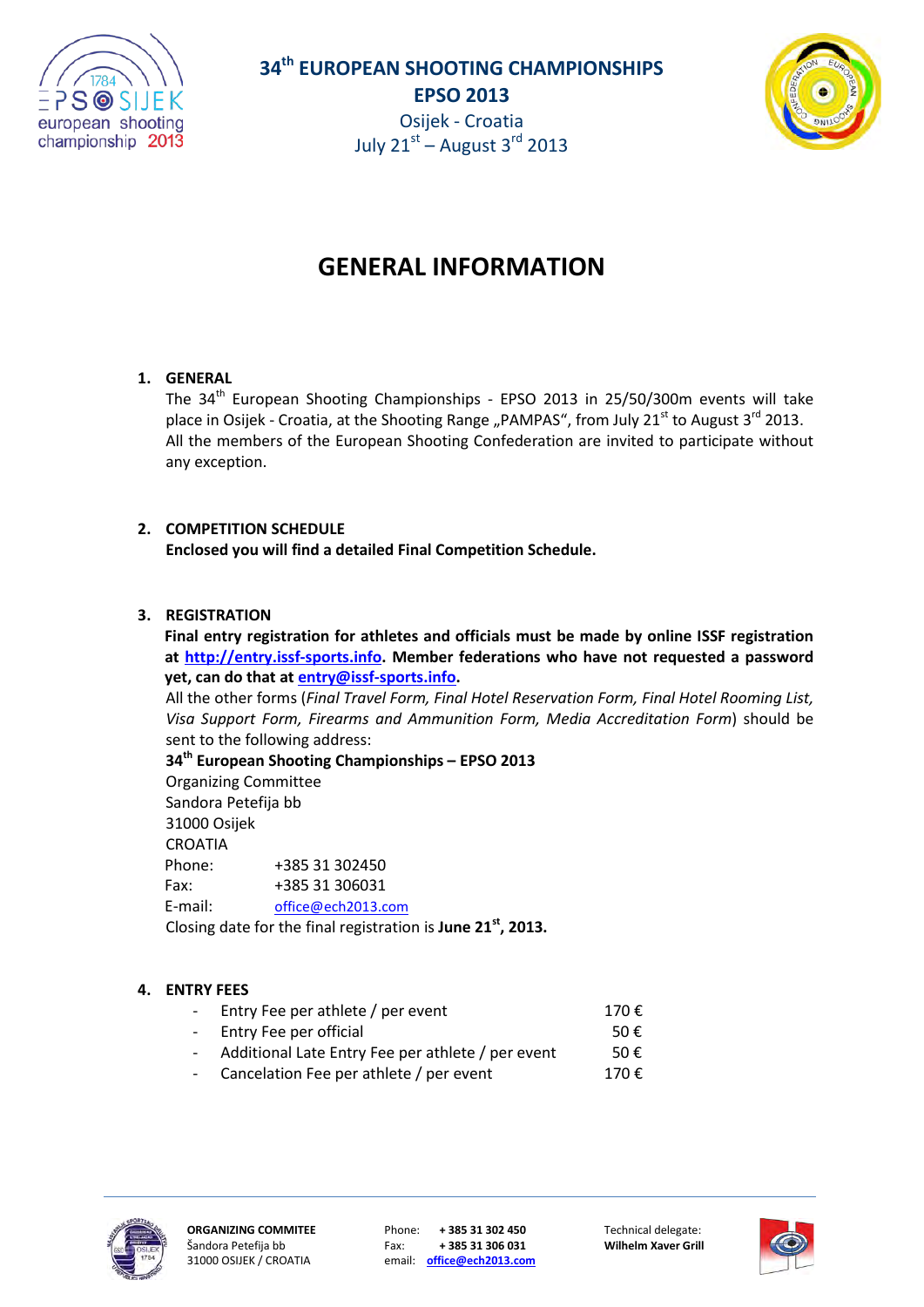## **5. ACCOMMODATION AND HOTEL RESERVATION**

Osijek is the city with many small hotels and our plan is to use 2 or 3 hotels with 4\* about 20 to 35 km outside from Osijek.

We assembled hotels into three **OUR** categories.

Accommodation will be offered at the following prices (per room per night, breakfast and tax included; the price is the same as the regular hotel price):

| <b>Hotel Category</b> | Single room | Double room   |
|-----------------------|-------------|---------------|
|                       | 110€        | 130€          |
| $\sim$ nd             | 80€         | 105 €         |
| ∽rd                   | 45 - 75 €   | $65 - 85 \in$ |

The eighty per cent (80%) of the accommodation expenses and taxes should be transferred in advance, not later than June  $1<sup>st</sup>$ , 2013 to the following account:

| Bank:        | ERSTE&STEIERMAERKISCHE BANK d.d.                           |
|--------------|------------------------------------------------------------|
|              | Jadranski trg 3a, 51000 Rijeka, CROATIA                    |
| Swift code:  | ESBCHR22                                                   |
| IBAN:        | HR8524020061500026868                                      |
| Beneficiary: | 34 <sup>th</sup> EUROPEAN SHOOTING CHAMPIONSHIPS-EPSO 2013 |
|              | ORGANIZING COMMITTEE                                       |
|              | Sandora Petefija bb                                        |
|              | HR-31000 Osijek, CROATIA                                   |

*Although the booking will be based on the principle "first come, first served" (teams making the reservation and transferring 80% of the deposit sooner, will have the privilege to choose), due to the fact that Osijek has a large number of small hotels, the organizer retains the right to perform the optimal booking to avoid accommodating the members of the same team in different hotels.*

## **6. TRANSPORT**

The Organizing Committee will provide the transport service for all the delegations between the **official airports** and the **official hotels** during the official days of the 34<sup>th</sup> European Shooting Championships – EPSO 2013 (July  $21<sup>st</sup>$ – August 3<sup>rd</sup> 2013).

The official airports are:

- 1. Airport "KLISA" Osijek
	- located 20 km from shooting range "PAMPAS"
	- [www.osijek-airport.hr](http://www.osijek-airport.hr/)
- 2. Airport "ZAGREB" Zagreb
	- the main Croatian airport located in Zagreb, 300 km from Osijek, and well connected to many European destinations
	- [www.zagreb-airport.hr](http://www.zagreb-airport.hr/)

The transportation from and to the Airport "KLISA"–Osijek is free of charge.

**According to the ESC Presidium decision, the transportation from and to the Airport "ZAGREB"–Zagreb will be charged 60 € per person (both ways).**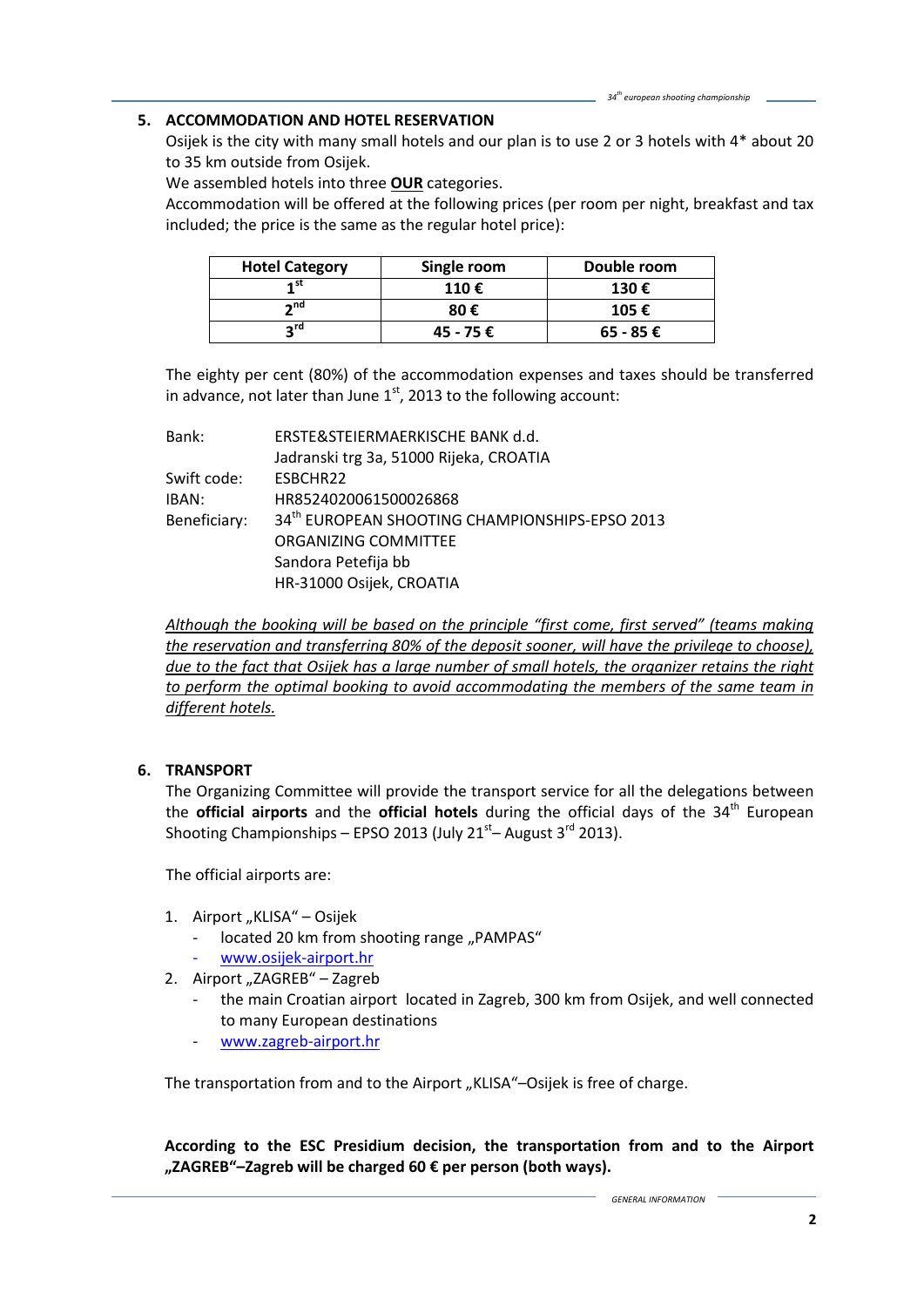The Organizing Committee will also provide local transportation on the daily basis between the official hotels and the shooting range, according to the official transport schedule. The local transport service will be effective from July  $21<sup>th</sup>$  to August  $3<sup>rd</sup>$  2013.

## **Delegations staying in the unofficial hotels will be responsible for their own transportation.**

## **Railway information:**

- [www.hznet.hr](http://www.hznet.hr/)
- Phone: +385 60 333 444

## **Bus information:**

- OSIJEK: +385 60 33 44 66
- ZAGREB: +385 60 31 33 33

# **7. ACCREDITATION & PAYMENT**

The reception and accreditation for all participants and guests will be organized at the **Shooting Range "PAMPAS"**, where the payment of the entry fees and payment of the hotel accommodation (the remaining 20%) will be made. All the expenses have to be paid to the Organizing Committee in **EUROS**.

The entry fees can be paid in advance by the bank transfer in EUROS to the following account:

| Bank:        | ERSTE&STEIERMAERKISCHE BANK d.d.                           |
|--------------|------------------------------------------------------------|
|              | Jadranski trg 3a, 51000 Rijeka, CROATIA                    |
| Swift code:  | ESBCHR22                                                   |
| IBAN:        | HR8524020061500026868                                      |
| Beneficiary: | 34 <sup>th</sup> EUROPEAN SHOOTING CHAMPIONSHIPS-EPSO 2013 |
|              | ORGANIZING COMMITTEE                                       |
|              | Sandora Petefija bb                                        |
|              | HR-31000 Osijek, CROATIA                                   |
|              |                                                            |

# **8. RESTAURANTS**

There will be restaurants for all participants at the shooting range as well as in the hotels. There is also a large number of excellent restaurants in the city, and therefore the organizer will make a list with all the necessary information available at the Shooting Range and on the official organizer's web site: [www.ech2013.com.](http://www.ech2013.com/)

# **9. ENTRY VISAS**

Citizens of most European countries do not need entry visas for Croatia. However, competitors from some countries should obtain an entry visa from the nearest Croatian consular department.

Due to the possibility of minor changes in the visa requirements status, the updated overview can be found on the following web site: www.mvpei.hr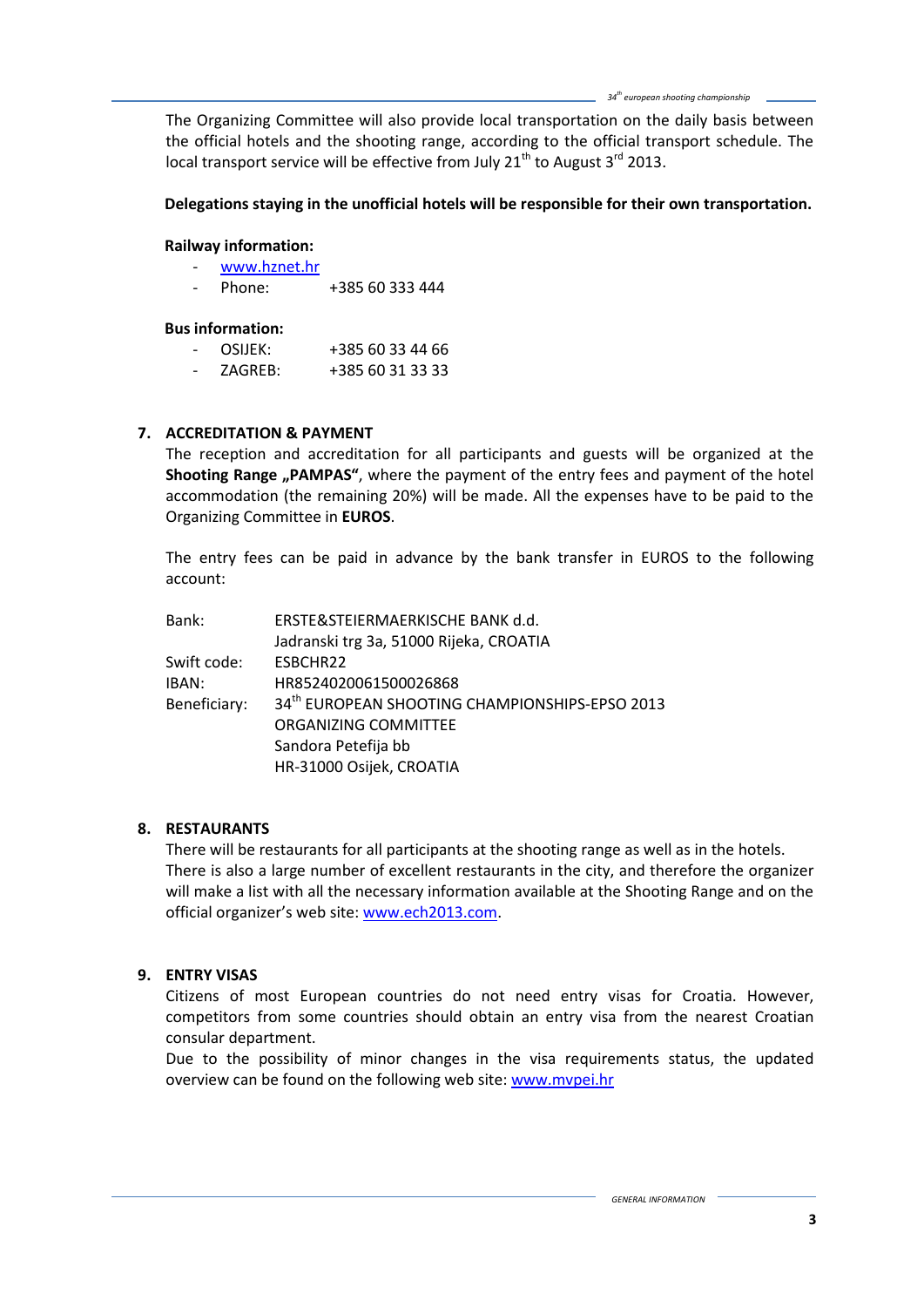#### **10. FIREARMS CUSTOMS FORMALITIES**

Sport shooters can enter the Republic of Croatia with up to three pieces of sport guns and 500 cartridges per gun, but they must have a permission to enter into the country with guns.

#### **There are two ways for obtaining a permission:**

- 1. An application for obtaining a permission to enter the Republic of Croatia with guns must be submitted to the Embassy of the Republic of Croatia. In that case the permission will be stamped on the passport and all custom formalities will go much faster.
- 2. The organizer will send the application forms to all national federations in advance. The federations which choose that way to get a permission, will have to show a filled application form to the custom official at the border and a permission will be issued there.

We would like to point out that the first way is much better. If you have the permission issued by the Embassy of the Republic of Croatia (stamped on your passport), the custom formalities are simpler and faster. You just have to show your passport, guns and ammunitions.

*According to the current Croatian legislation, every person entering Croatia with firearms is subject to the tax. The amount of tax is 105,00 kuna (approx. 15 EURO) per gun.*

Procedure with arms and ammunition:

**Upon arrival** to Croatia all firearms and ammunition **must be** transported directly to the Shooting range firearms storage.

**At departure** the firearms and ammunition have to be collected from the firearms storage on the way to airport (not before).

## **11. THE RANGE & TARGETS**

All the competitions will take place at the Shooting Range "PAMPAS" in Osijek.

#### RIFLE AND PISTOL

- 25 m Range: 8 groups of 5 targets **SIUS ASCOR** - 50 m Range: 80 firing points - **SIUS ASCOR**
- 300 m Range: 30 firing points **SIUS ASCOR** (situated at 50 m range)
	- All Finals for 25m / 50m events will be held in the 25 m range **SIUS ASCOR**

## **12. RULES AND REGULATIONS**

The competition will be conducted according to ISSF Rules and Regulations and ESC General Regulations. In case of doubt as to the interpretations of the rules, the English version will be considered valid.

#### **13. STORAGE OF FIREARMS AND AMMUNITION**

Storage of firearms, ammunition and equipment will be available at the Shooting Range without charge.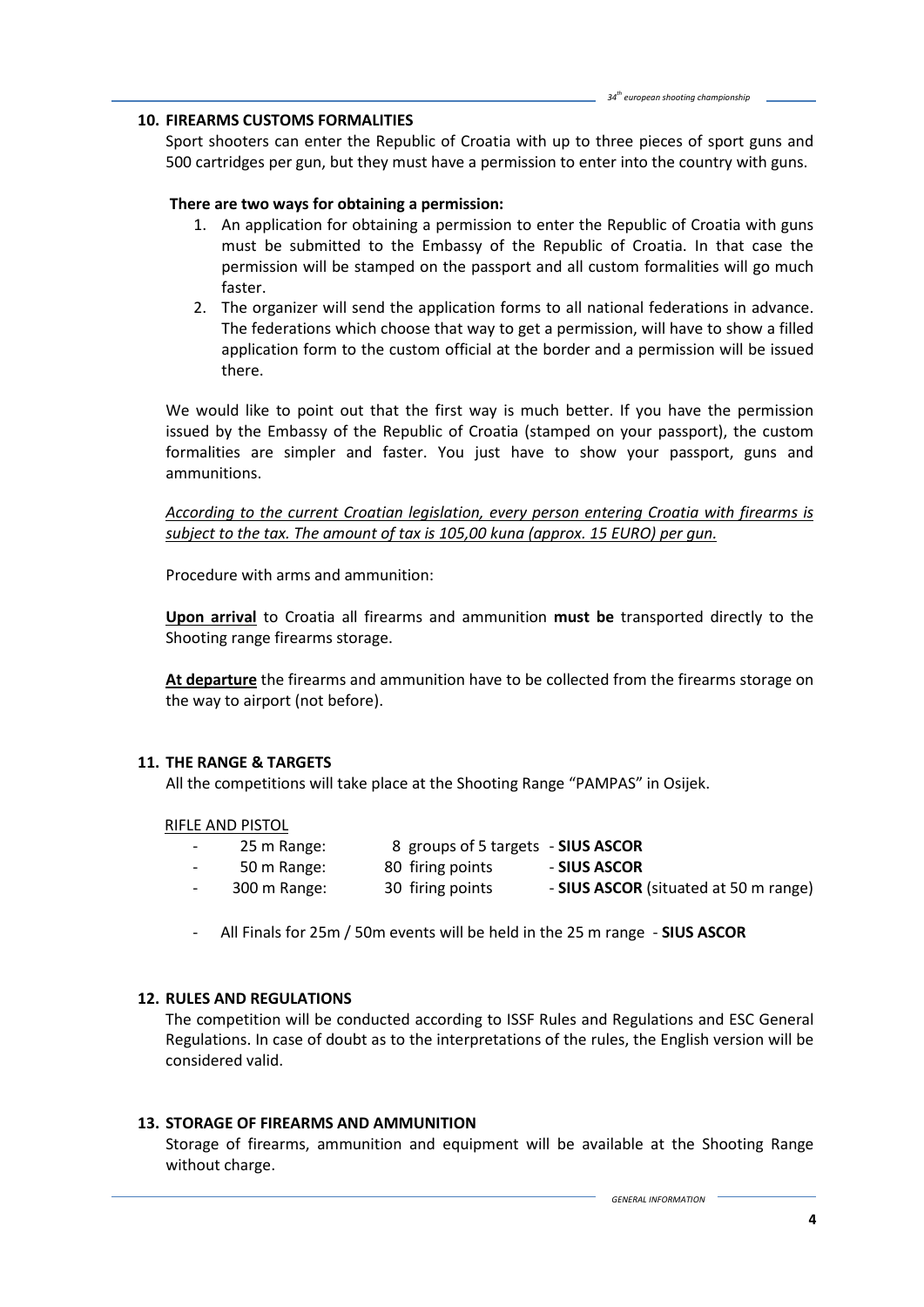All rifles and pistols have to be stored from arrival to departure except during reparation, equipment control, training and competition.

Firearms and equipment manufacturers with their service facilities will be present during the official days of the European Shooting Championships.

## **14. EQUIPMENT CONTROL**

The equipment control will be open daily during the training and competition time.

#### **15. ANTIDOPING INFO**

Doping tests as required by the ISSF Rules and Regulations will be performed in all events and all categories at the shooting range.

#### **16. FIRST AID**

The first aid station will be placed in the main building next to the Doping Control.

#### **17. CEREMONIES**

The opening ceremony will be held on July  $22<sup>th</sup>$ , 2013. The Banquet will be held on July  $25^{th}$ , 2013.

The closing ceremony will be held on August  $2^{nd}$ , 2013.

The prize awarding ceremonies will take place daily after the finals at the awarding area. Each participating nation must bring two (2) official national flags (size: 100 x 200 cm), and one (1) national anthem on a CD, which is the official short version of about 40-50 seconds.

## **18. EXHIBITIONS**

The exhibition area for firearm and equipment manufacturers will be provided at shooting range.

#### **19. PRESS CENTRE**

The press centre will be available at the shooting range and equipped with according ISSF Rules C.9.7.2.

#### **20. TOURIST INFORMATION**

**TOURIST ASSOCIATION OF THE CITY OF OSIJEK**

Zupanijska Street 2 31000 Osijek CROATIA Phone: + 385 31 203-755 Fax: + 385 31 203-947 [www.tzosijek.hr](http://www.tzosijek.hr/)